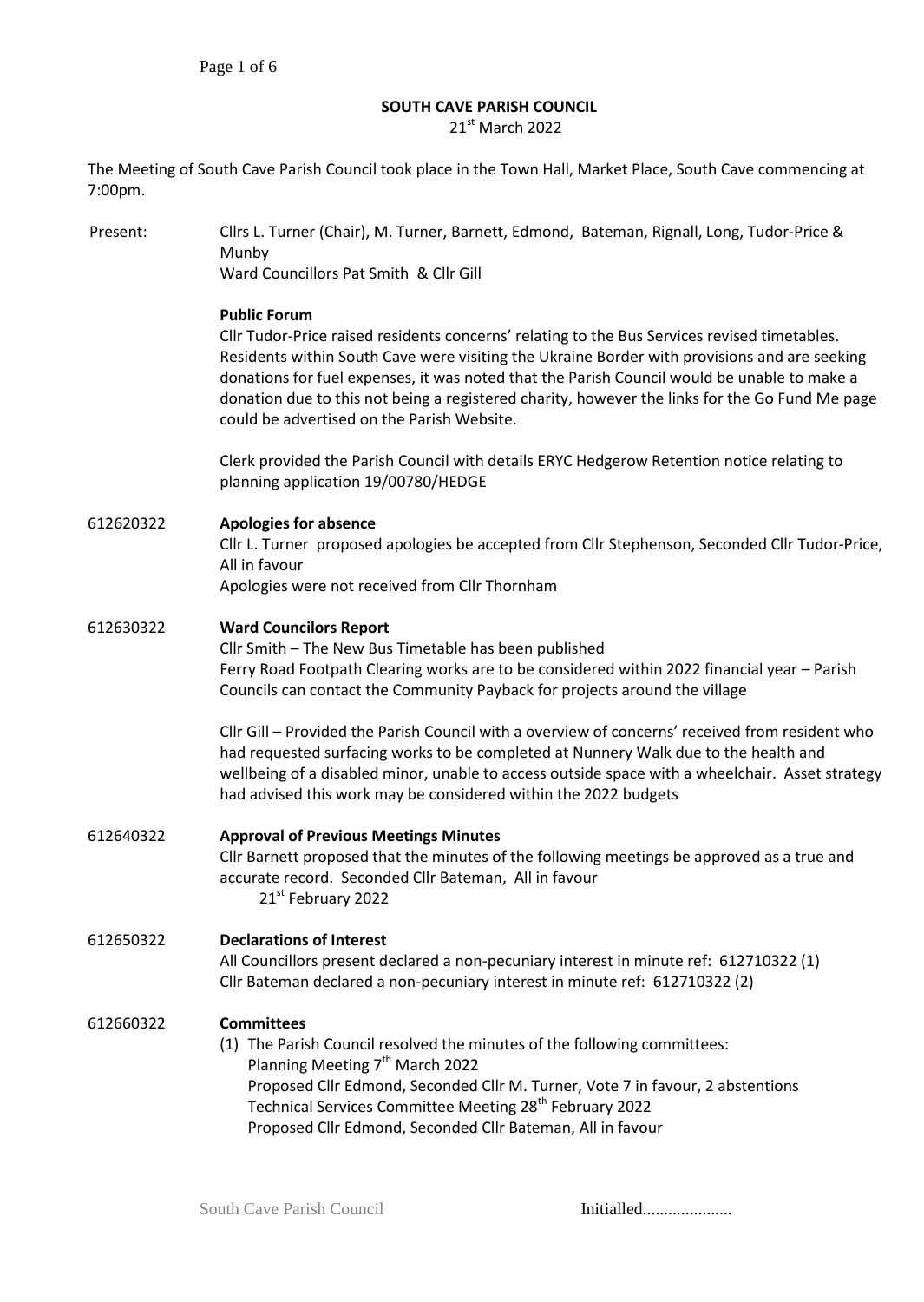# 612670322 **Police**

(1)The Parish Council received Police report from PSCO

## 612680322 **Technical Services**

(1)The Parish Council received update re: ERYC response relating to reducing speed limits North Cave/South Cave item to be placed on a future agenda for update

(2)The Parish Council received update relating to contact with neighbouring Parishes, Brantingham, Ellerker, Brough relating to Footpath/Cycle Path Connection and South Cave to North Cave Footpath/Cycle Path Connection – Item to be placed on a future agenda for update (3)The Parish Council noted the commencement of works at - BT Payphone kiosks Book exchange & Information hub

(4)The Parish Council received update relating to Town Hall ornate clock tower works & note additional costs for extended Scaffold minute ref: TS 442 (1)

(5)The Parish Council received update relating to Grass Clearing from Newfield Lane to Prison within Ward Councillors report

(6)The Parish Council noted the order for the supply and installation of Christmas Trees and note donation received of £1000.00 (Church Hill lampost festive lights). Minute ref: TS 443 (1) (7)The Parish Council received advice from ERYC regarding the Christmas tree installation requirements for Rawdale Close and requested the item be placed on the next Technical Services Committee meeting

(8)The Parish Council received most recent communication relating to Willow Flats Junction safety and ERYC response to improvement requests, the Parish Council expressed their concerns' with the response received and requested Clerk submit response to ERYC (9)The Parish Council noted and raised no objections relating to the 10k Road Race – Sunday  $31<sup>st</sup>$  July 2022 – Road Closures

(10)The Parish Council noted the commencement of Church Street/Market Place junction due before the end of March 2022

(11)The Parish Council did not receive price received for Town Hall Meeting Works painting and Maintenance works – item to be please on next Full Council Agenda for consideration (12)The Parish Council noted - Top Town Hall first floor central window painting works to commence, costs recommended to be approved in order for the use of the scaffold to the Roof to be utilised (budget £300). Minute Ref: TS 442 (2), Proposed Cllr M, Turner, Seconded Cllr Edmond, All in favour

(13)The Parish Council noted - recommendation for 'In bloom' budget to be allocated for Bedding Planting to planters at Market Place 2022/23 – In bloom funding £224, estimate costs £300.00. Minute ref: TS 441 (1), Proposed Cllr L. Turner, Seconded Cllr Barnett, All in favour (14)The Parish Council noted - recommendation to purchase jubilee flag at a cost of £67.00. Minute ref: TS 445 (2), Proposed Cllr L. Turner, Seconded Cllr Barnett, All in favour

(15) The Parish Council noted - recommendation to purchase Bunting for the Town Hall at a cost of £43.59. Minute ref: TS 445 (3), Proposed Cllr Barnett, Seconded Cllr M. Turner, All in favour (16)The Parish Council noted - recommendation for the purchase of Lamppost Planters for the Queens Jubilee at a cost of £785.00. Minute ref: TS 445 (4), Proposed Cllr Barnett, Seconded Cllr L. Turner, All in favour

(17)The Parish Council discussed the barrier installations at A63, Cllr Gill advised the installation had been reported to Highways England

# 612690322 **Open Space**

(1)The Parish Council received valuation for Cemetery Land extension and requested contact me made with alternative suggestion for extension to cemetery

(2)The Parish Council received update relating to Land at West Cote Farm – Lease and update on s106 agreement handover, to confirm the correct execution clause for the Parish Council. The

South Cave Parish Council Initialled.....................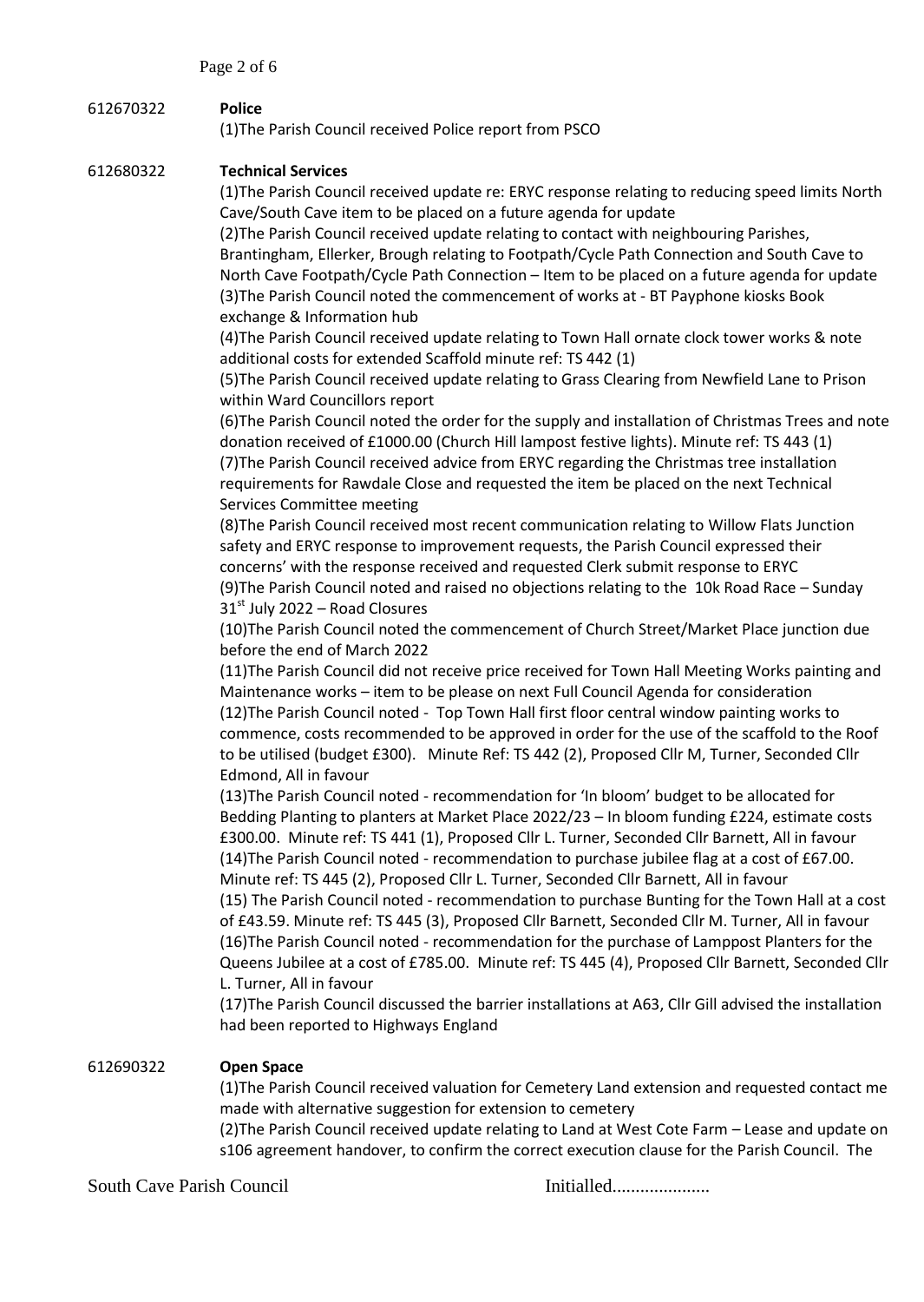Parish Councillors understood and approved the lease and s106 agreement received from Solicitors and authorise signatories of official documents in relation to the transfer of land and lease agreement. Cllr Barnett proposed signatories to sign the Lease on behalf of the Parish Council be Cllr L. Turner (Chair) & Mrs L. Fielding (Clerk). Cllr Edmond proposed signatories to sign the Lease on behalf of the Parish Council be Cllr L. Turner (Chair) & Mrs L. Fielding (Clerk), seconded Cllr M. Turner All in favour

(3)The Parish Council discussed the lack of signage direction to Kind George V Playing field and requested the ERYC make arrangements for additional signposting

(4)The Parish Council considered planting scheme for East Riding Tree Planting Fund through the Governments Northern Forest and Trees for Climate funds 2022/23 – Planting to commence November 2022 – the Parish Council to consider a sub-committee at a later date to consider locations for the scheme

(5)The Parish Council considered the purchase and planting of tree for Bull Pasture in honour of the Queens Jubilee 2022 – this item to be included within the above mentioned scheme

### 612700322 **Other Matters**

(1)The Parish Council considered the adoption of ERYC and Parish Council charter, many councillors had not attended the meeting arranged by ERYC and requested the item be placed on a future agenda for discussion to allow time to view the recorded meeting

(2)The Parish Council noted update regarding Queens Platinum Jubilee event

(3)The Parish Council received North Newbald draft joint communication to ERYC. Cllr L. Turner proposed the Parish Council support the submission, seconded Cllr Barnett, all in favour

(4)The Parish Council noted copy letter received from resident relating to Trunk Road A63 improvements between North Cave and South Cave Lampost HE29 – it was noted the resident had confirmed Highways England had addressed the complaint to a satisfactory conclusion

(5)The Parish Council received ERYC email relating to the council's commitment to encourage sustainable travel in the region, Cllr Barnett proposed the Parish Council accept any offer of involvement with South Cave Parish relating to Cycling Improvements provision and training. Seconded Cllr L. Turner, All in favour

(6)The Parish Council received the ERYC parish community governance review

(7)The Parish Council noted the East Yorkshire Buses commercial decision to cease operating the 55 bus service between Elloughton and Goole after operation on Saturday 9th April 2022. Links between Elloughton and Hull will be maintained by a revised service 55. From the same date the X5 service from Goole to Hull will also cease to operate. It was noted some services had been reinstated at reduced times, timetables published on the Parish Council website

(8) The Parish Council noted the date and speakers for Annual Parish Meeting (Tuesday  $17<sup>th</sup>$  May 2022)

(9)The Parish Council received ERYC design Guide residents Consultation

(10)The Parish Council considered suitable Parish Council acknowledgement of current crisis in the Ukraine, it was noted residents working within the village, arranging provisions to be delivered to the Ukraine Border, the Parish Council requested a link be placed within the Parish Website enabling residents to submit any offer of donations via the Go Fund Me Page (11)The Parish Council noted the Village Walkabout 2022 and consider Parish Council representatives – Friday 24<sup>th</sup> June 2022 9:45a.m

#### 612710322 **Planning Applications**

#### (1) 22/00066/PLF

Proposal: Erection of dwelling following demolition of existing storage buildings Location: Land And Building East Of Dormy Cottage 48 Pinfold South Cave East Riding Of Yorkshire HU15 2HE Applicant: Mr Ian Donkin Application type: Full Planning Permission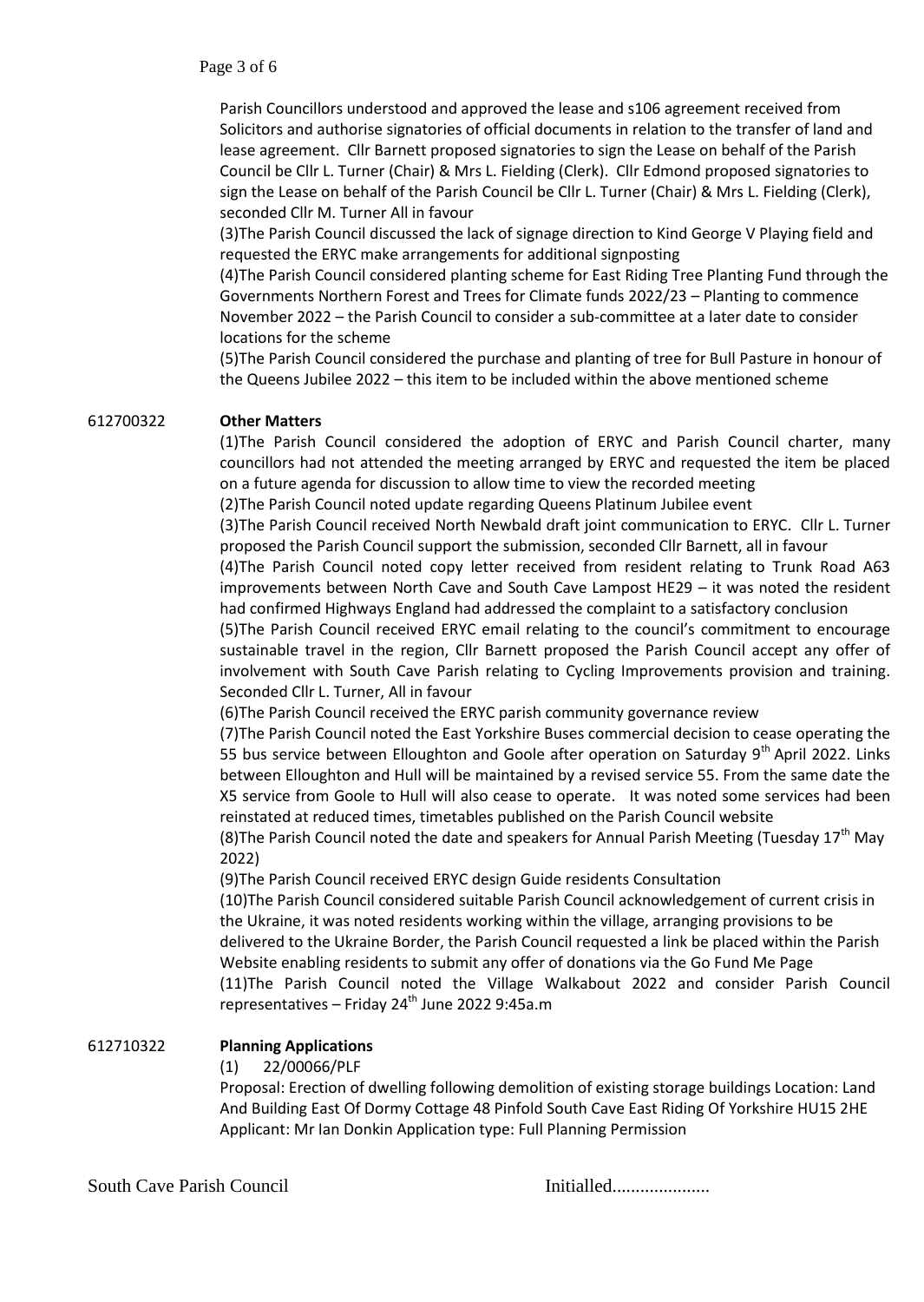Cllr Edmond proposed the Parish Council recommend refusal of the application, being woefully outside the village development limits.

The development poses a threat to the surrounding greenfield area of the village and also threatens to extend the village building line, which has already been subject to the approval of controversial planning applications on developments encroaching on those development limits.

The Parish Council raise grave concerns with part of the area being subject to a Flood zone 2 / 3 location, and request that if officers are so minded to approve the application, submit the application to committee, notifying the Parish Council accordingly with representation from the Parish Council in attendance.

Seconded Cllr M. Turner, All in favour

(2) 22/00599/TELCOM

Proposal: Installation of 13.0m high wooden utility telegraph pole with 1.5m high metal bracket supporting 1 node antenna Location: Land South Of 36 The Stray South Cave East Riding Of Yorkshire HU15 2AL Applicant: Connexin Ltd Application type: Telecommunications - Prior Notifications

The Parish Council raise concerns with applications of this type being subject to exclusion for public or parish council comment and do not fall within the usual Planning Consultation process.

The Applications in general are subject to installation of excessively tall structures, and are often installed within unsuitable locations, causing a detrimental effect on the Streetscene and neighbouring properties.

The Parish Council raises awareness to the ERYC that this particular application contravenes the original planning clauses imposed to The Stray development where no utility supply be installed above ground.

(2) 22/00600/TELCOM

Proposal: Installation of 13.0m high wooden utility telegraph pole with 1.5m high metal bracket supporting 1 node antenna Location: Land East Of 15 Castle Drive South Cave East Riding Of Yorkshire HU15 2ES Applicant: Connexin Application type: Telecommunications - Prior Notifications

The Parish Council raise concerns with applications of this type being subject to exclusion for public or parish council comment and do not fall within the usual Planning Consultation process.

The Applications in general are subject to installation of excessively tall structures, and are often installed within unsuitable locations, causing a detrimental effect on the Streetscene and neighbouring properties.

(3) 22/00603/TELCOM

Proposal: Installation of 13.0m high wooden utility telegraph pole with 1.5m high metal bracket supporting 1 node antenna Location: Land North Of 24 Annie Med Lane South Cave East Riding Of Yorkshire HU15 2HG Applicant: Connexin Application type: Telecommunications - Prior Notifications

The Parish Council raise concerns with applications of this type being subject to exclusion for public or parish council comment and do not fall within the usual Planning Consultation process.

The Applications in general are subject to installation of excessively tall structures, and are often installed within unsuitable locations, causing a detrimental effect on the Streetscene and neighbouring properties.

# 612720322 **Finance & Policy**

South Cave Parish Council Initialled.....................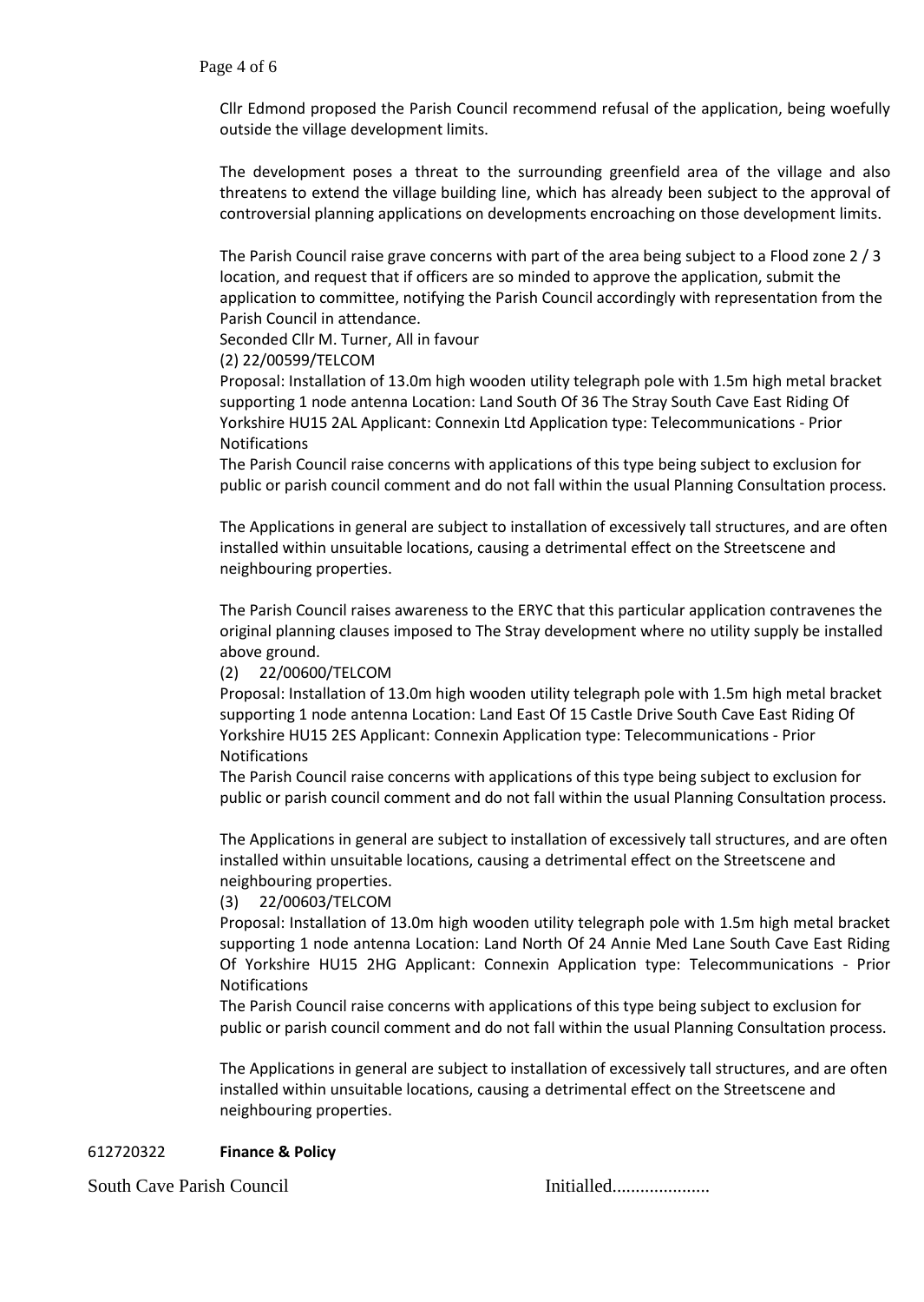(1)The Parish Council considered recommendation for Parish Council insurance 2022 – 2024 (2) The Parish Council noted the income received and approved items for payment for March 2022

| <b>EON</b>                      | Gas                                 | £25.81    |
|---------------------------------|-------------------------------------|-----------|
| <b>EON</b>                      | Electric                            | £122.00   |
| <b>Bank Charges</b>             |                                     | £31.00    |
| Royal British Legion            | <b>Town Hall Flags</b>              | £43.59    |
| <b>Kcom</b>                     | Telephone & Internet                | £61.20    |
| <b>ERYC</b>                     | Sports Centre Hire - Defib Training | £50.00    |
| <b>MNB Computing</b>            | Computer support                    | £12.00    |
| <b>KRL Group</b>                | Photocopier                         | £158.28   |
| Nicholas Associates Group       | <b>Footway Cleaner</b>              | £1,239.60 |
| Uk Host 4 U                     | Domain Renewal                      | £60.00    |
| L Fielding                      | Expenses - AVG                      | £49.99    |
| <b>Supplies</b>                 | Stationary                          | £13.80    |
| Ian R Donkin                    | Fence/Gate Repairs King George V    | £270.00   |
| <b>ERYC</b>                     | <b>Heywoods Tree Planting</b>       | £3,540.00 |
| DJ Danby                        | Replacement chq - Signs             | £453.60   |
| <b>Supplies</b>                 | Stationary                          | £49.44    |
| Hi-Flyers                       | Jubilee Flag                        | £93.00    |
| 2023 account - ERYC             | Allotments                          | £1,300.00 |
| 2023 account - Hiscox Insurance | Parish Council Insurance            | £4,652.23 |

Cllr Barnett proposed the Parish Council pay the invoices received on the grounds of sound financial management of the Council. Seconded Cllr Bateman, All in Favour (3)The Parish Council noted the reviewed and updated Emergency Plan 2022 – minute ref: TS 447 (1)

## 612730322 **Confidential Matters**

(1)To resolve that in view of the confidential nature of the business about to be transacted, it is advisable in the public interest that the press and public be temporarily excluded and they are instructed to withdraw

(2)The Parish Council received ERNLLCA / NALC Payscale increase from April 2021. Cllr Barnett Proposed the Parish Council approves the payscale increase in accordance with ERNLLCA/NALC recommendations. Seconded Cllr Bateman, All in favour

(3)Cllr Bateman proposed that these items be paid on the grounds of sound financial management of the Council, seconded Cllr Barnett, All in favour.

£ 3762.64

(4)To note the recording of Non attendees to meetings

## 612740322 **To note the date of next Parish Council Meeting – Monday 11th April 2022**

………………………Chairman

South Cave Parish Council Initialled.....................